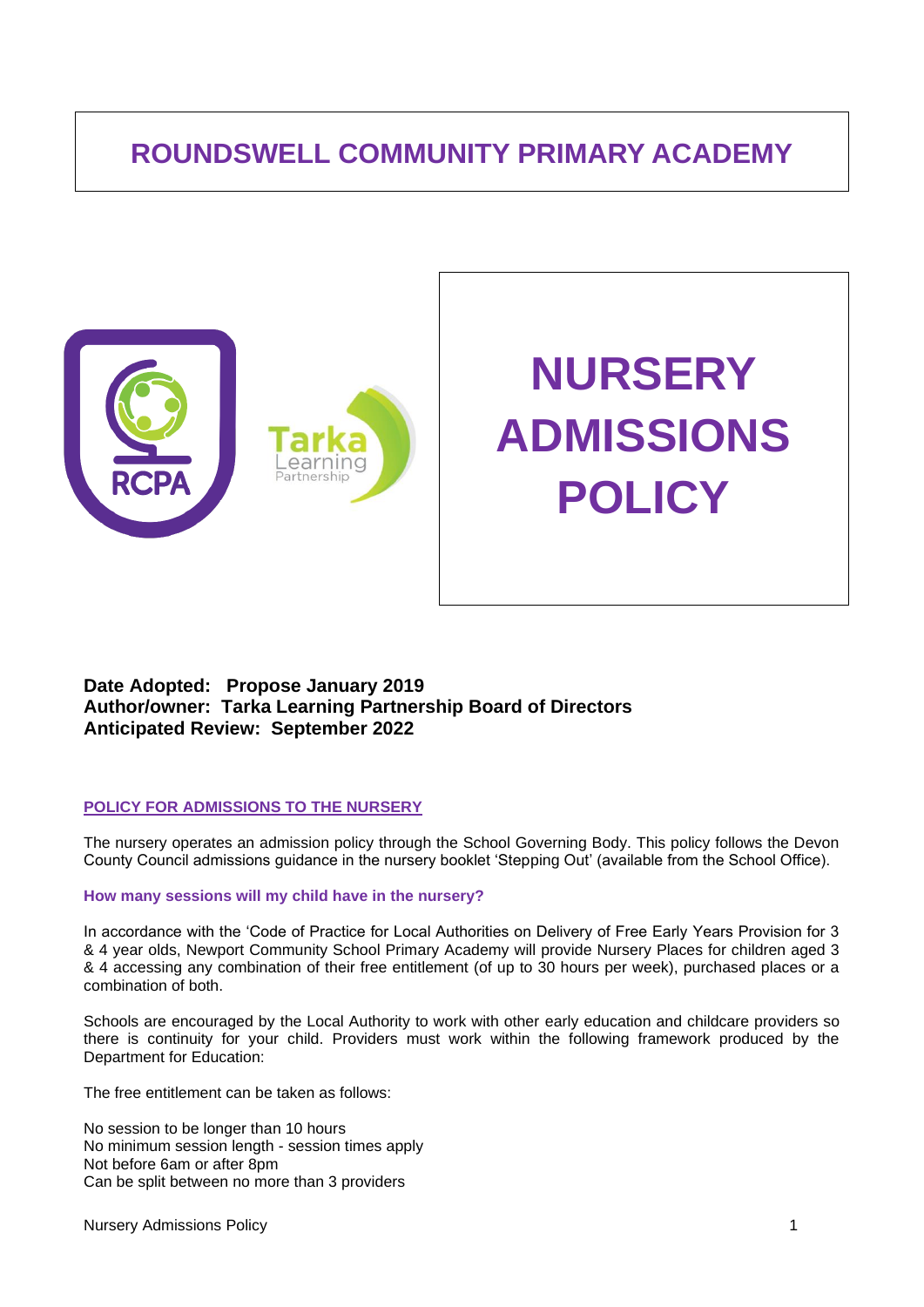A maximum of 2 sites in one day

Purchased additional hours are not subject to the above rules.

We would encourage all parents to ensure their children attend from the start of each nursery session. This is a whole group session which provides good contact time for the children.

# **Purchase of Additional Hours**

Parents wishing to access nursery sessions over and above their free entitlement (regardless of where the free entitlement is used) may purchase additional sessions*.*

Each session will be charged at £4.10 per hour or part thereof, this is the rate at which the school is funded by the LA for children accessing their free entitlement. Sessions must be taken in 2.5 or 3 hour blocks and the full session amount of £12.30 is payable ½ termly in advance. No refunds can be given for sessions paid for and not taken unless the Nursery is closed due to unforeseen circumstances.

# **Oversubscription Criteria**

Where the number of applications exceeds the number of places available in the Year Group (the PAN or other agreed admission limit) the Trust will use the following oversubscription criteria to prioritise applications:

- 1. Children in Care or those who were in Care but ceased to be so because they were adopted, made the subject of a residency order or made the subject of a special guardianship order.
- 2. Children for whom an exceptional medical or social need is demonstrated.
- 3. Children who live in the school's designated area, with a sibling on roll at application.
- 4. Other children who live in the school's designated area.
- 5. Children who live outside of the school's designated area, with a sibling on roll at application.
- 6. Other children.

The school will be allocating the first set of nursery places on 24<sup>th</sup> January 2020. This is due to funding arrangements being dependant on numbers and recruitment of staff during the Spring term of 2020. Any interest after this date will then be subjected to the oversubscription criteria above.

#### **Admissions Panel**

RCPA has a designated admissions panel to oversee admissions to the nursery. The panel is made up of the of the Local Governing Body. The panel usually meets termly to discuss the following term's intake. The Chairperson of the School Governing Body is responsible for making the final decision on admissions to the nursery. You should receive written confirmation from the school whether you are offered a place or not. Appeals may be made to the Chairperson of the school Governing Body who consider these. The Chair will reply to the parents with the final decision.

# **Parent/Provider Contracts**

All parents will be required to sign a Parent/Provider Contract at the beginning of the school year which confirms the places allocated to their child for the academic year. Each contract will be reviewed at the end of the school year.

#### **Withdrawal of a Nursery Place**

There may be circumstances when the school needs to review a child's right to a place within the nursery. These instances include:

- a. where there is a pattern of regular non-attendance at nursery
- b. non-payment for purchased place
- c. pattern of late arrival / late collection of children